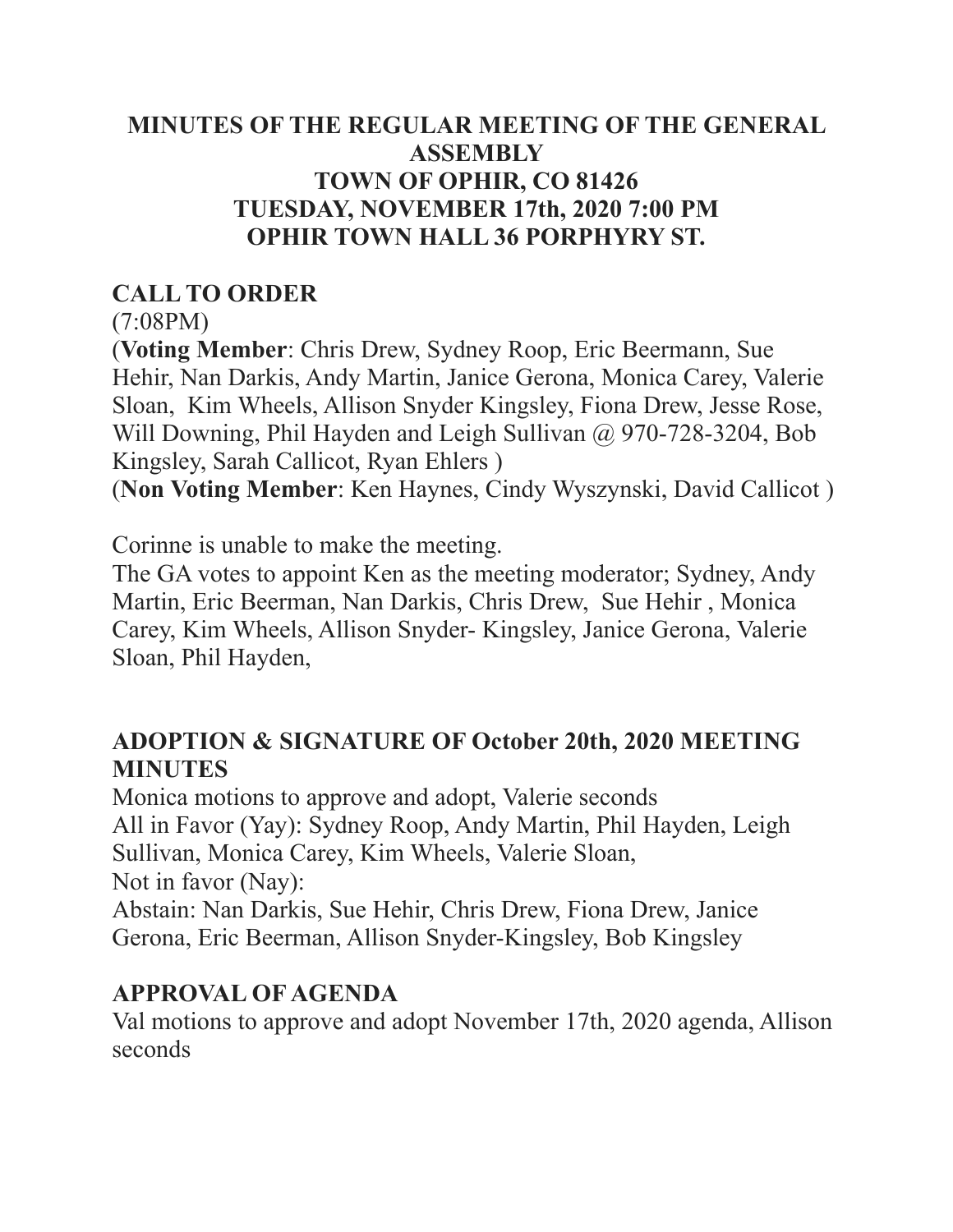All in Favor (Yay): Sydney Roop, Andy Martin, Eric, Nan, Sue, Monica, Chris, Fiona, Kim Wheels, Allison Snyder-Kingsley, Bob Kingsley, Valerie Sloan, Janice Gerona, Jesse Rose, Phil Hayden, Leigh Sullivan, Not in Favor ( Nay): Abstain:

# **BUSINESS ITEMS**

# **A.COVID-19 Update**

There is an increase in cases in the county. Please wear your mask in the trash building and post office! Sydney requests that Ground Pounder's employees wear masks while operating town owned equipment. Eric Beerman motions to instruct town staff to find ways to investigate possibly ways to improve the ventilation in the Ophir post office. Nan Darkis seconds

Yay: Sydney, Andy, Eric, Nan, Chris, Fiona, Kim, Sue, Allison, Bob, Monica, Val, Janice, Will, Jesse Rose, Phil, Leigh, Sarah, Nay:

Abstain:

Eric and Janice provides some ventilation ideas. Monica brings up dogs and COVID transmission. 5 commitments: "6 ft of social distance, I will cover my face in public, I will stay home when I am sick, I will get tested immediately if I have symptoms, I will wash my hands often"

# **B. 2021 Preliminary Budget Discussion**

Ken is working on the budget. Ken is working to include in next year's budget an assistant to the manager position, road maintenance and upgrades. If you have any budget requests, please reach out to Ken or Sydney. Phil would like better drainage. Janice would like to see more dust control.

# **C. Second Reading of Ordinance 2020-2, Prohibit UAS/ Drone Use on Town Owned Property**

Sydney brings up that the P&Z also recommended that drones not be allowed in the Source Water Protection Area. Town staff is unsure if this would be enforceable because there is Conservation and USFS property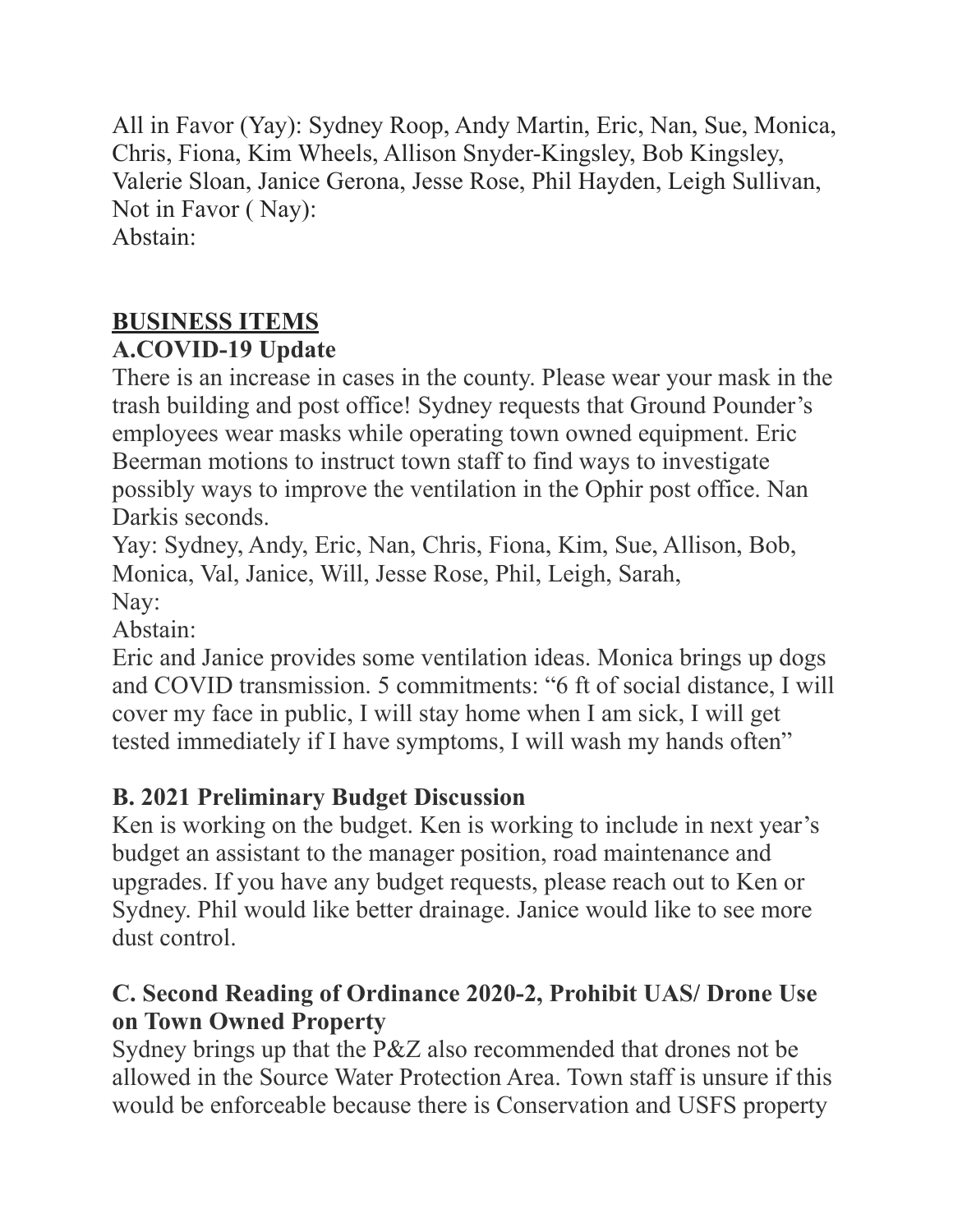in the SWPA. Monica brings up that the Source Water Protection Plan the town has filed with the state gives Ophir rights to that area. Town staff is unsure how to move forward with drones use in the SWPA. Monica motions to approve the second reading of Ordinance 2020-2, Prohibiting UAS on town property, with town staff to see if prohibiting drone use in the Source Water Protection area (USFS, Conservation) is possible. Sydney seconds.

Yay: Sydney Roop, Nan Darkis, Eric Beerman, Sue Hehir, Chris Drew, Fiona Drew, Kim Wheels, Allison Snyder-Kingsley, Bob Kingsley, Phil Hayden, Leigh Sullivan, Monica Carey, Coach Miller, Valerie Sloan, Janice Gerona, Will Downing, Jesse Rose, Sarah Callicot, Nay:

Abstain: Andy

Second Reading of Ordinance 2020-2 approved and adopted.

#### **D. First Reading of Ordinance 2020-3, Amending Ordinance 94-3 Regarding Ophir Environmental Commission**

This Ordinance amends Ordinance 94-3 to remove "elected by the General Assembly" to "appointed by the General Assembly". Some wording was changed as well as dates to when members are appointed. Qualifications of members was changed and compensation determined by the GA was added.

Allison motioned to approve first reading, Janice second.

Yay: Sydney Roop, Andy Martin, Monica Carey, Coach Miller, Allison, Bob Kingsley, Janice Gerona, Nan Darkis, Sue Hehir, Kim Wheels, Eric Beerman, Valerie Sloan, Chris Drew, Fiona Drew, Will Downing, Jesse Rose, Phil Hayden, Leigh Sullivan,

Nay:

Abstain: Ryan Ehlers

First reading approved, Ordinance 2020-3 will go to a second reading.

#### **E. First Reading of Ordinance 2020-4, Renewal of Ground Pounders Public Works Contract for 2021**

Sydney motions to approve the first reading of this ordinance, Allison seconds.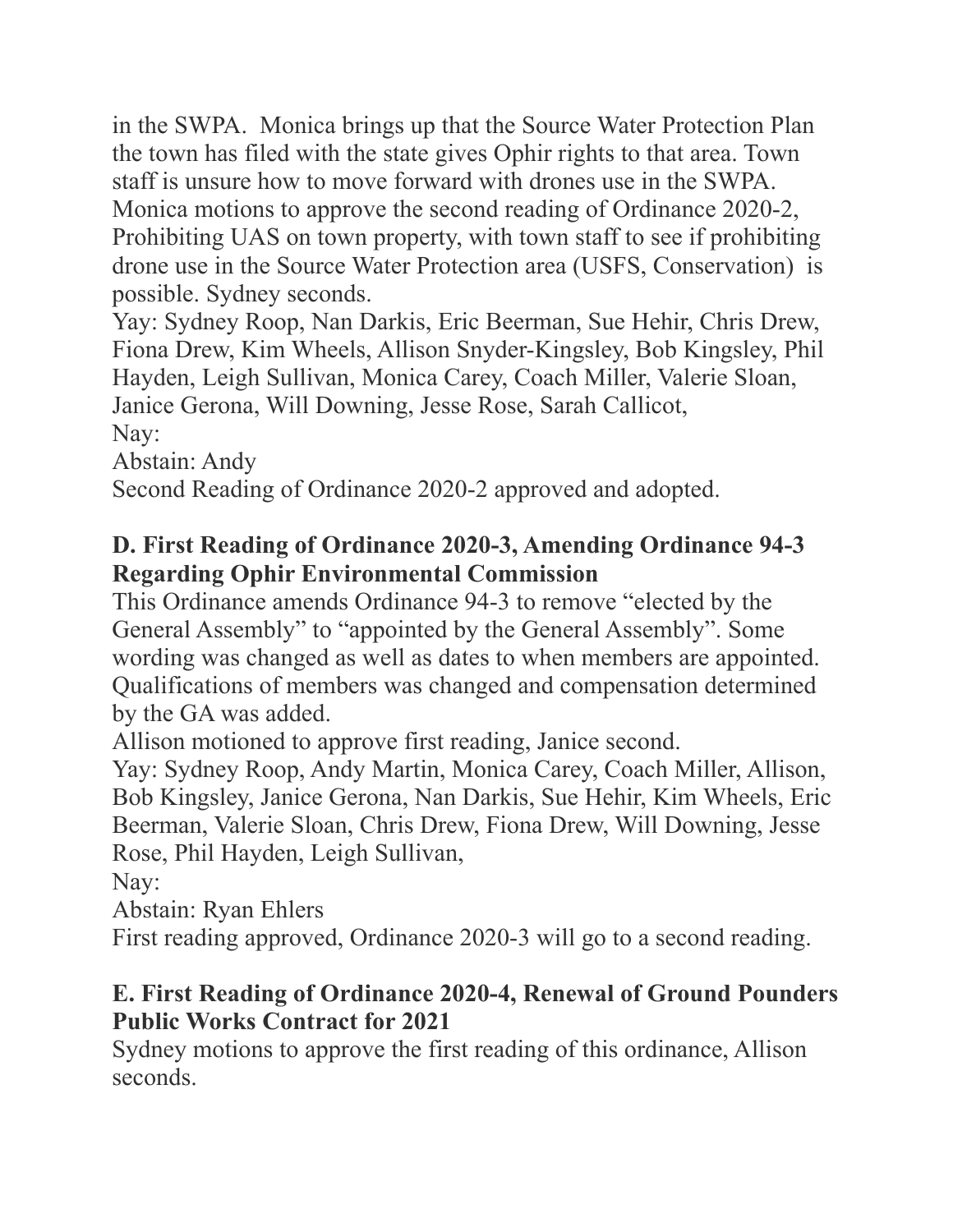Yay: Sydney Roop, Andy Martin, Monica Carey, Allison Snyder-Kingsley, Bob Kingsley, Janice Gerona, Nan Darkis, Sue Hehir, Kim Wheels, Eric Beerman, Valerie Sloan, Fiona Drew, Chris Drew, Phil Hayden, Leigh Sullivan, Will Downing, Jesse Rose, Sarah Callicot, Nay:

Abstain: Ryan Ehlers

First reading of Ordinance 2020-4 approved, will go to a second reading.

# **F. Master Plan Presentation**

Planning and Zoning have been working on the Master Plan all year! The OEC assisted P&Z with the MP. Allison Snyder-Kingsley has worked especially hard on the drafting of the Master Plan making it user friendly and concise. It is 17 pages with results from various surveys are in the MP with goals and objectives. It is like a mission statement for Ophir! Town staff will send out an email to residents with the Master Plan document for residents to review and public comment. Phil Hayden has a public comment on Goal F: Update the Ophir LUC- Detailed Objectives #4: Lock Offs. There is discussion on lock-offs. Master Plan to be approved by a Resolution at the December GA.

# **G. New Dominion Cleanup Discussion**

Monica and the OEC have begun to review the 400 page cost and engineering analysis document. No deadline on public comment, sounds like early spring. There are 3 options to clean up the New Dominion Mine: 1) Do nothing 2) Cover/ Water Surface Controls 3) Remove/ Relocate Waste/ Surface Water Controls. OEC finds that #3) Remove and Relocate the Waste is less desirable. OEC prefers option #2 Cover/ Cap with water surface controls. Questions: No mention of the beaver pond aka settling pond? Cemetery? Town staff encourages everyone to read the document and to submit public comment.

# **5. STAFF REPORTS**

Town Manager (Ken Haynes): P&Z and Town staff created an LUC violation form. This will be available on the town's website. If you have an LUC complaint, please fill out this form and send to Ken. This is a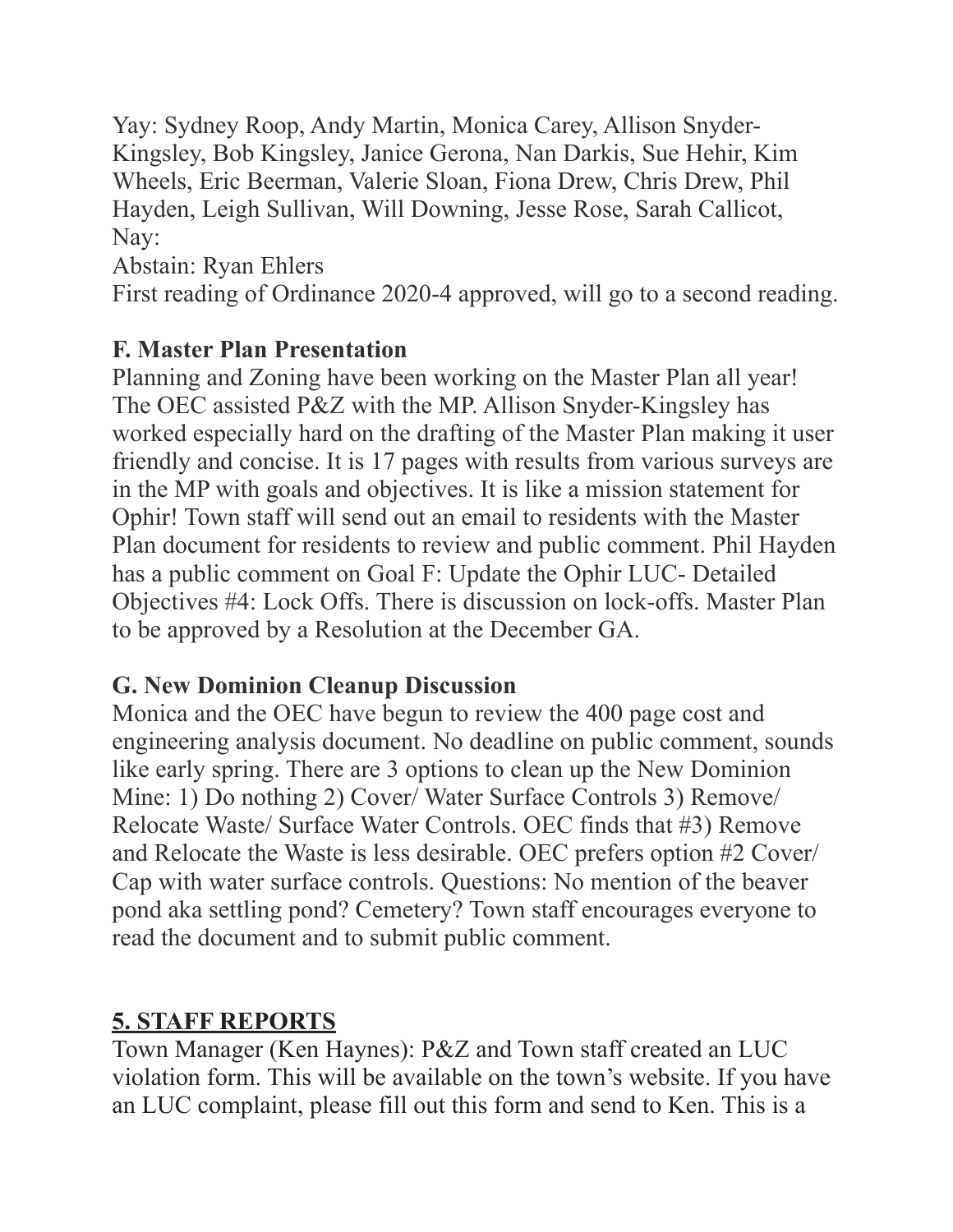trial period for this form and if it works smoothly the town may use this as a document for other violations/complaints such as dogs and ordinances. Trying to manage parking so it doesn't interfere with snow removal- signage. Discussion on parking across from the maintenance barn. How can Ophir best communicate via signage? Turn the message around? Smokey Bear approach? Discussion on signage and messaging while retaining what is important to us as a Town. How to use messaging to show visitors what is important to the Ophir community and to have respect for all needs. Allison and Ken began discussing LUC edits. Water plant is running well!

Town Mayor (Corinne Platt): Not present.

Town Clerk( Sydney Roop): Corinne and I hosted an Intergovernmental Meeting on Nov 9th.

Ophir Environmental Chairperson ( Monica Carey): OEC discussed Master Plan, New Dominion at the last meeting. Reviewed the town's website for verbiage on how to Ophir Valley recreation. OEC is trying to stay ahead of anticipated recreational issues such as backcountry skiing, parking issues, poop/ toilet paper/ trash. Signage & Messaging. OEC is trying to find a way to say not to "geotag" Ophir to people who come here.

Planning and Zoning Chairperson ( Valerie Sloan): P&Z is working to get the master plan to the GA!

#### **6. NEW BUSINESS**

Kim Wheels has new business. She would like a discussion on the Ferguson property, avalanche zones, and building in the moderate avalanche zone. Brief overview from Allison: Prior to 2007, the LUC provided a way for new development in the moderate avalanche zone with certain restrictions. In 2007, there was an amendment to that provision (Section 8) that has requirements to build in the moderate or high avalanche zone. One requirement is that you can only build if it is a grandfathered in structure. In 2016, the GA approved a new structure in the moderate avalanche zone. In 2013, the county assessor switched how they were assessing vacant lots in the moderate avalanche zone. The Ferguson party who owns the lots in the moderate avalanche zone have